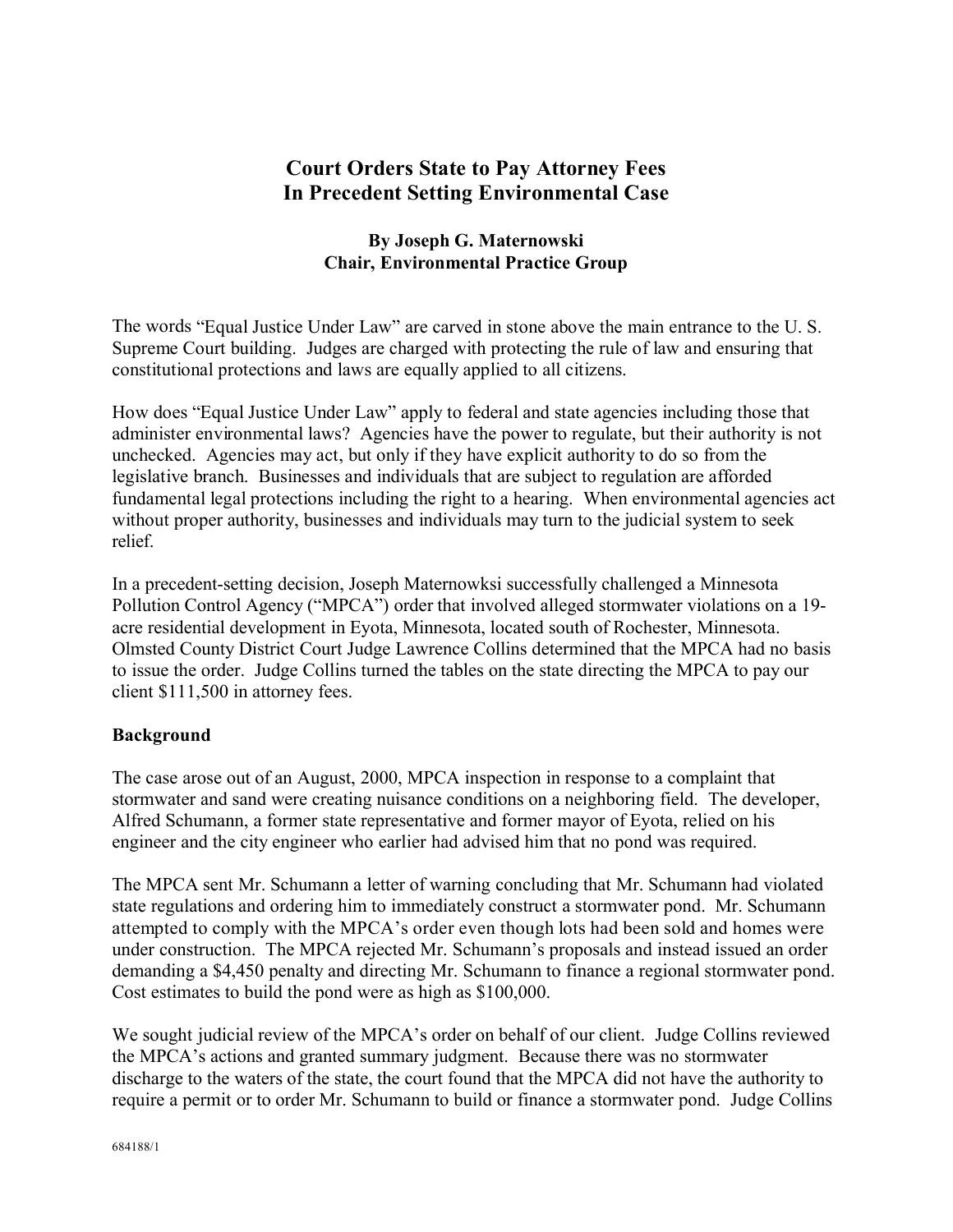rescinded the order and directed the MPCA to take no further actions against Mr. Schumann. The MPCA decided to pay the unprecedented attorney fees award.

## **Equal Access to Justice Act**

Since the MPCA had no basis to issue the order that required the construction of a stormwater pond, Judge Collins decided that an award of fees was warranted under the Minnesota Equal Access to Justice Act (MEAJA). In 1986 the Minnesota Legislature enacted MEAJA to allow eligible small businesses and their owners to seek awards of attorney fees and costs in cases where they prevail against the state. MEAJA, which is patterned after a similar federal law, is designed to "level the playing field" for small business owners who find themselves in court facing the state and its substantial litigating resources.

# **Court Findings**

In ruling for Mr. Schumann, Judge Collins found that: "In this case the MPCA acted without sufficient basis. At least elemental investigation, simple calculations, and enlistment of scientific-based support - none of which was done here - would have spared Petitioners from the attorney's fees and expenses they have unnecessarily incurred."

Judge Collins held that: "The MPCA acted from the inception without sufficient basis taking and persisting in positions adverse to Petitioners without substantial justification." Judge Collins directed the state to pay \$89,017.00 of Mr. Schumann's attorney fees and \$22,508.99 of costs.

# **Legal Protections for Small Businesses and Their Owners**

MEAJA entitles small businesses, their owners and officers to an award of attorney fees and costs when they can prove that the state's case against them was not "substantially justified." The term "substantially justified" means that the state's position had a reasonable basis in law and fact, based on the totality of circumstances before and during the litigation. Parties eligible for MEAJA awards include small businesses, partnerships and sole proprietors that meet certain requirements. Awards are available in contested administrative proceedings and in cases filed in state district court involving state agency actions.

The attorney fees award, totaling \$111,525, represents the largest amount ever obtained by a private party from the state under MEAJA. Joseph Maternowski, who helped lead a team of attorneys and staff in this case, previously served as counsel in another contested MPCA matter where another judge ordered the MPCA to pay a record \$66,000 attorney fees award to a small business and its owners.

In 2000, at the request of the National Federation of Independent Business (NFIB), Mr. Maternowski testified before the Minnesota Legislature in support of amendments, which expanded the availability of attorney fees recoveries under MEAJA. The law was amended to expand the number of eligible parties and to permit the recovery of the reasonable cost of tests and studies. Judge Collins applied the amended law ordering the state to pay \$15,000 of the costs of tests and studies related to the contested MPCA order.